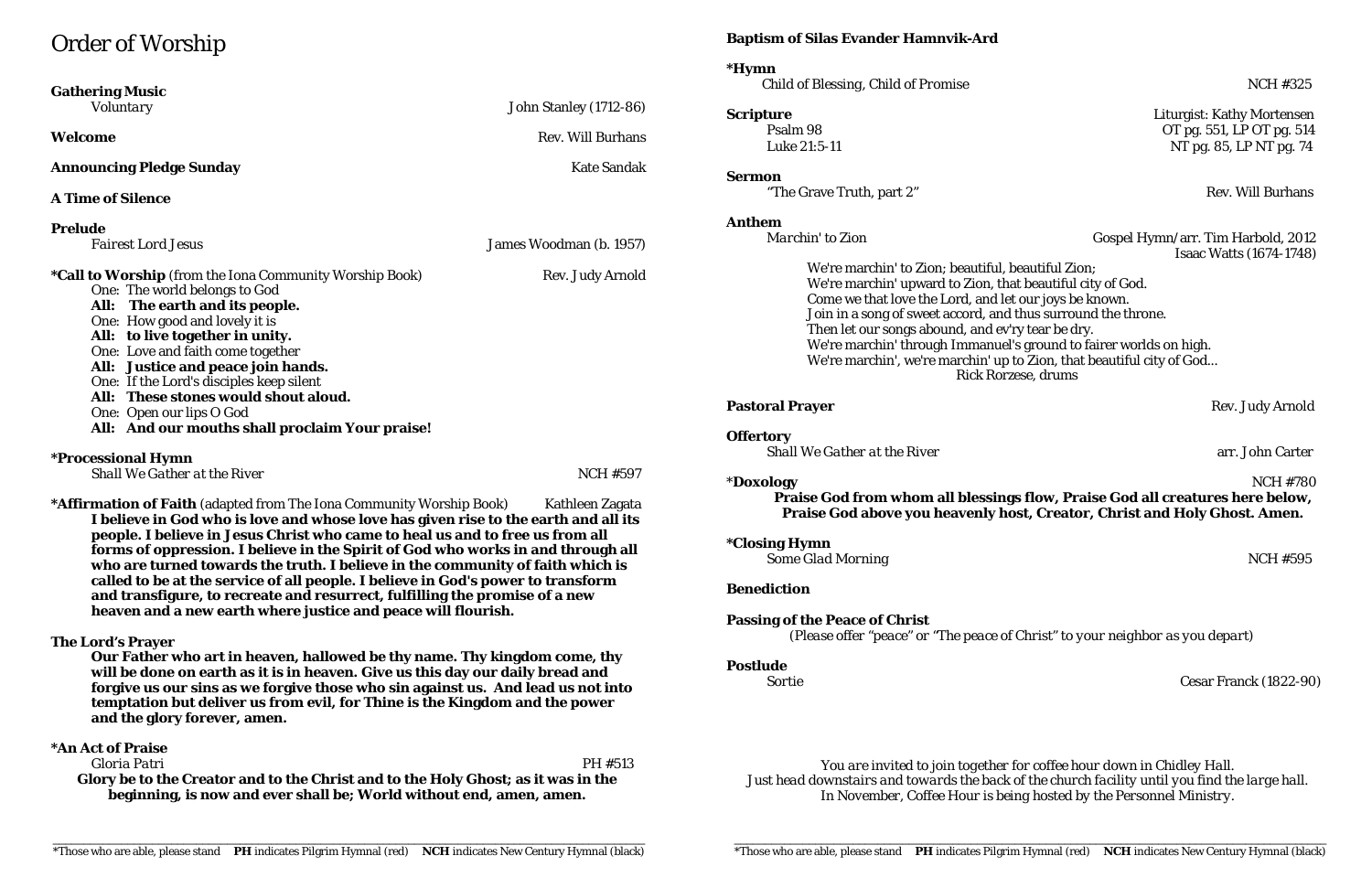# Meet Our Church

21 Church Street, Winchester, MA 01890 781-729-9180 **www.fcc-winchester.org** Connect with Us! @fccwucc <u>ြ</u> @firstchurchwinchester @fccwinchester Text FCCW to 22828

#### **First Congregational Church in Winchester, UCC,** *An Open and Affirming Congregation*



Rev. William Burhans, Lead Pastor Rev. Ms. Judith B. Arnold, Associate Pastor Kathleen Zagata, RN, MS, CS, Minister of Congregational Health & Wellness Jane Ring Frank, Minister of Music & Worship Arts Ben Pulaski, Minister of Faith Formation: Children & Youth Sarah Marino, Office Manager Ed Banzy, Building Manager Bill Lewis, Building Superintendent Mr. Jeffrey Mead, Organist Brianna Connolly, Nursery Supervisor Jose Foronda, Bookkeeper Rev. Dr. Kenneth Orth, Pastoral Counselor (Affiliate)

#### **November 17, 2019**

Twenty-third Sunday after Pentecost 10:00 Worship Service

*We are a Christ-centered, nurturing community growing in faith, serving in love, welcoming all with joy.*

## Welcome!

We are happy you have joined us today for worship. We hope that in the coming hour of quiet, song, prayer, sacred scripture, and communal gathering, you will awaken more fully to God's presence in your life and the world around us.

#### **Restrooms**

Restrooms are located down the stairs as you first enter the front doors of the church.

#### **Accessibility**

We have an inductive hearing loop for those whose hearing aids have Telecoil. Listening devices are also available in the back. For our coffee hour in Chidley Hall, an elevator is located out the doors to the right of the front chancel area and down the hall. Please ask a greeter if you need assistance.

#### **Childcare**

Children are always welcome in the sanctuary! We appreciate the sounds of little ones among us. If you'd prefer, there are trained caregivers in our nursery on the floor beneath the sanctuary. Ask a greeter if you need help finding it.

#### **Family Room**

There is also a comfortable room outfitted with a changing table, toys, rocking chairs, couches, a water bubbler and a video link to the service for when you need more room to attend to your family. It is located just outside the doors to the right of the front chancel area.

#### **Children (Stepping Stones) and Youth Church School**

Classes for children and youth in pre-k through 8th grade are taught during worship. Families begin the worship service together in the sanctuary. Children are then invited to join us at the front (if they are comfortable) for the Time for the Young Afterwards, the children and youth are led to their classrooms by their teachers.

#### **Get connected!**

Please tell us about yourself and/or request a prayer by filling out a Welcome/Prayer Request Card found in each pew and place it in the offering plate when it passes. We look forward to getting to know you at Coffee Hour, held downstairs immediately following the service. Just head downstairs and towards the back of the church facility until you find the large hall, or follow the signs or pick up a laminated map to help guide you.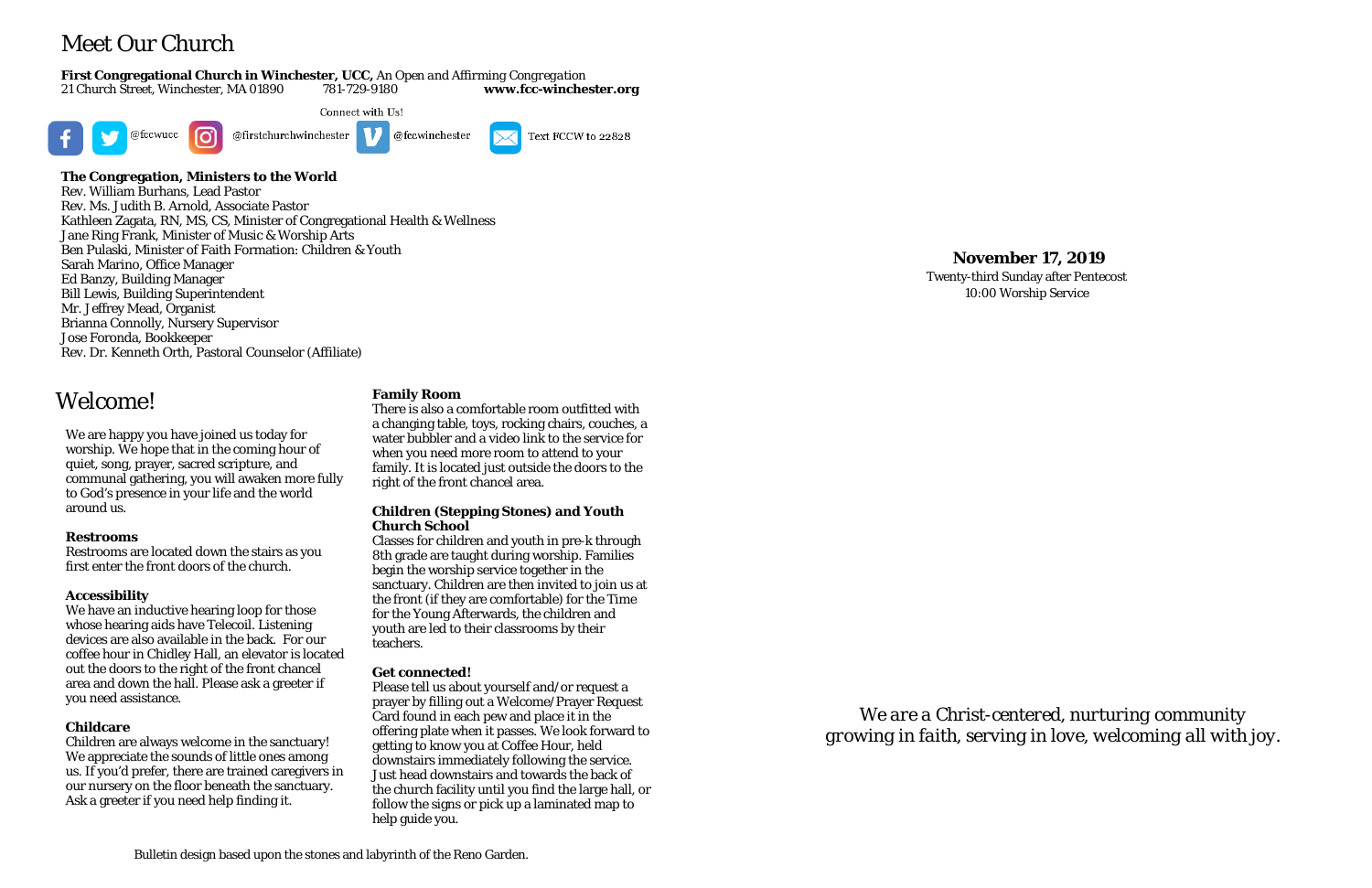## Today's Worship Service

#### **Deacons**

The deacons serving today are: Michelle Crawford, Leigh Depuy Carlisle, Kathy Mortensen, and Jenny Splaine.

#### **Sanctuary Flowers**

Today's Chancel Flowers are given to the Glory of God and in loving memory of Court Crandall, given by his family.

### News & Upcoming Events

#### **Ruth Group: Tonight 7-9 PM Change in Location**

The Ruth Group discussion of "Citizen, An American Lyric" on November 17th will be held at the home of Sarah Gallop, 25 Grayson Road, Winchester. We will start at 7 pm as usual. Contact this year's co-coordinators, Maryann McCall-Taylor or Kaye Nash with questions, ride requests, etc.

What exactly is our denomination anyway? What's the difference between Congregational and UCC? What does this church believe? Do I have to believe it? What is required for membership? Who pays the bills around here? What volunteer opportunities are available to me and my family? What is "Forum"? Can just anyone sing in the choir? What does our Health and Wellness Minister do?

#### **NCIS: New-Comers Inquiry Session**

#### **Sundays, December 1st and 8th immediately after worship in Rev. Will's Office**

If you wonder about any of these questions, have others to pose, would like to learn more about our church or are considering becoming a member, we welcome you to a 45-minute informal session in Rev. Will's Office immediately after worship on Sunday, December 1st and Sunday, December 8th. We are happy to provide childcare down in the nursery if that would be helpful. Please contact Rev. Will or let Sarah in the office know if you are interested in attending.

#### **An Invitation to Thanksgiving dinner**

You are invited to Thanksgiving dinner at the church. Last year we had a wonderful time, with young and old, singles, couples and families. Come for the company. Come for the food. If you don't have transportation, we can help with that. Plan to arrive at 12:30 to relax and chat and we'll eat at about 1pm. The gathering is informal and children are enthusiastically welcomed. You are guests, so no contribution or payment is expected. Please feel free to invite a friend.

In addition to the traditional turkey, we will provide a vegetarian option and will aim to keep most of the meal gluten-free (some pies may not be gf). Please let us know if you have any dietary restrictions.

If you would like to help in any way, whether or not you plan to eat with us, please let us know. It can be by providing food (like a pie) or helping with rides, or offering something decorative, or helping to clean up.

If you plan to attend, want to help, or have questions, please contact Penny Sparrow (pjsparrow2@gmail.com, 781-721-0619) or Nancy Goodwin (nhgoodwin@gmail.com). We really hope you will join us!

#### **Middle School Sunday School Class**

The Faith Formation Ministry of Children and Youth (CYFORM) is excited to fill you all in on what is happening with our Middle School Sunday School Class. For those unaware, our 6th-8th grade students meet every Sunday on the third floor. They, too, like the high school students, started the Black Letters of Jesus Curriculum, which focuses on the actions of Jesus. We've reached a point in that class where, we have a consistent number of youth and are still growing each week. CYFORM has found 5 wonderful adults that have agreed to make these students their priority and lead them deeper on their journeys each Sunday. Middle School is that time where parents still have a little sway on getting their kids to come Sunday mornings and it is a time where they are beginning to ask big questions about their faith. We believe that this is the time for them to grow as a group together and create friendships that will last the rest of their lives

The doors open to the class at 10am with some sort of morning snack and the lesson begins at 10:15 to allow those who want to start in the sanctuary still the opportunity. In the next few weeks we will be looking at doing a grand relaunching of the class by doing a bonding activity outside of class. A huge thanks to Susan Rozmanith, Petra Sansom, Andrew Sansom, Andy Gallop, and Taylor Tresselt for their happiness to be such a huge part in the youth's lives.

#### **Advent Women's Gathering,**

"Coming to Our Senses": All women of the church are invited to an evening of fellowship and centering as we embrace the tastes, textures, and tones of the season. Join us on Monday, December 9th from 7 to 8:30 pm in the Tucker-Palmer Rooms.

#### **Ripley Chapel Healing Circle, Sunday November 24 immediately after worship:**

An invitation to pray what is on your heart in community. A contemplative healing practice designed for those experiencing pain, grief, illness or burden. Connect deeply to the love, grace, and serenity that God offers us.

#### **Little Red Wagon Sunday**

#### **Food Drive for the Woburn Council of Social Concern**

Next Sunday is the last Sunday of the month, where we hope to have full Little Red Wagons with contributions that will change lives. WCSS has composed a list of items that are most needed and can be found online, or near the red wagons. Thank you for being a church of generosity and love for others.

#### People for Whom We Are Praying … **Names Purpose** The family of Warren Daniel For comfort in their grief at his passing.  $\parallel$  Mimi Steffen, friend of Mike Redding Healing as she recovers from a brain hemorrhage. The Damren/Glacken Family In their grief at the loss of Lillian.<br>The friends and family of Barbara In their grief at her passing. The friends and family of Barbara Hoekelman, Laurie Roby's sister-in law As he starts the next round of chemotherapy.<br>For healing. | Lucy Sanders<br>| Warren, dear friend of Carol & Dave Weir Sarah Hebb Carpenter For strength and healing from surgery on 9/9. Olivia For support in finding her way back. Janet Snover<br>
For strength in rehab to recover fully from her stairs fall.<br>
Patricia, friend of the Dwelling Place<br>
For strength & comfort in learning her cancer has For strength & comfort in learning her cancer has spread to her liver.<br>For healing. Jessica Brand For healing.

**Janet Brewer** Bill McCarter For healing.<br>Susan Zimmerman, Julianne's mother For stabiliza

For strength and healing while facing a serious diagnosis.

For stabilization & relief from pain; and comfort for her family.

Please let the Deacons or Ministry Team know if you have someone to add or remove from this list.